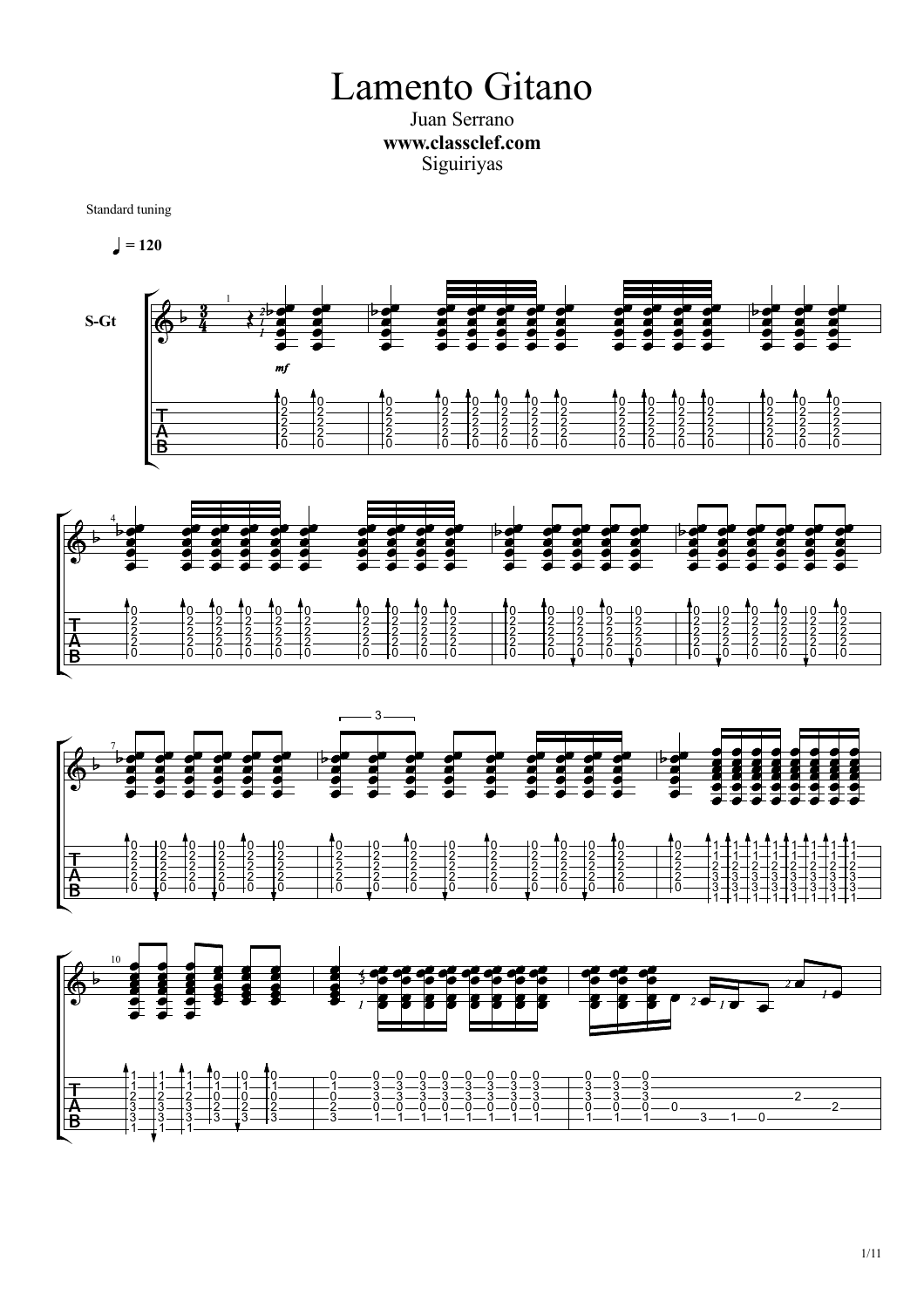







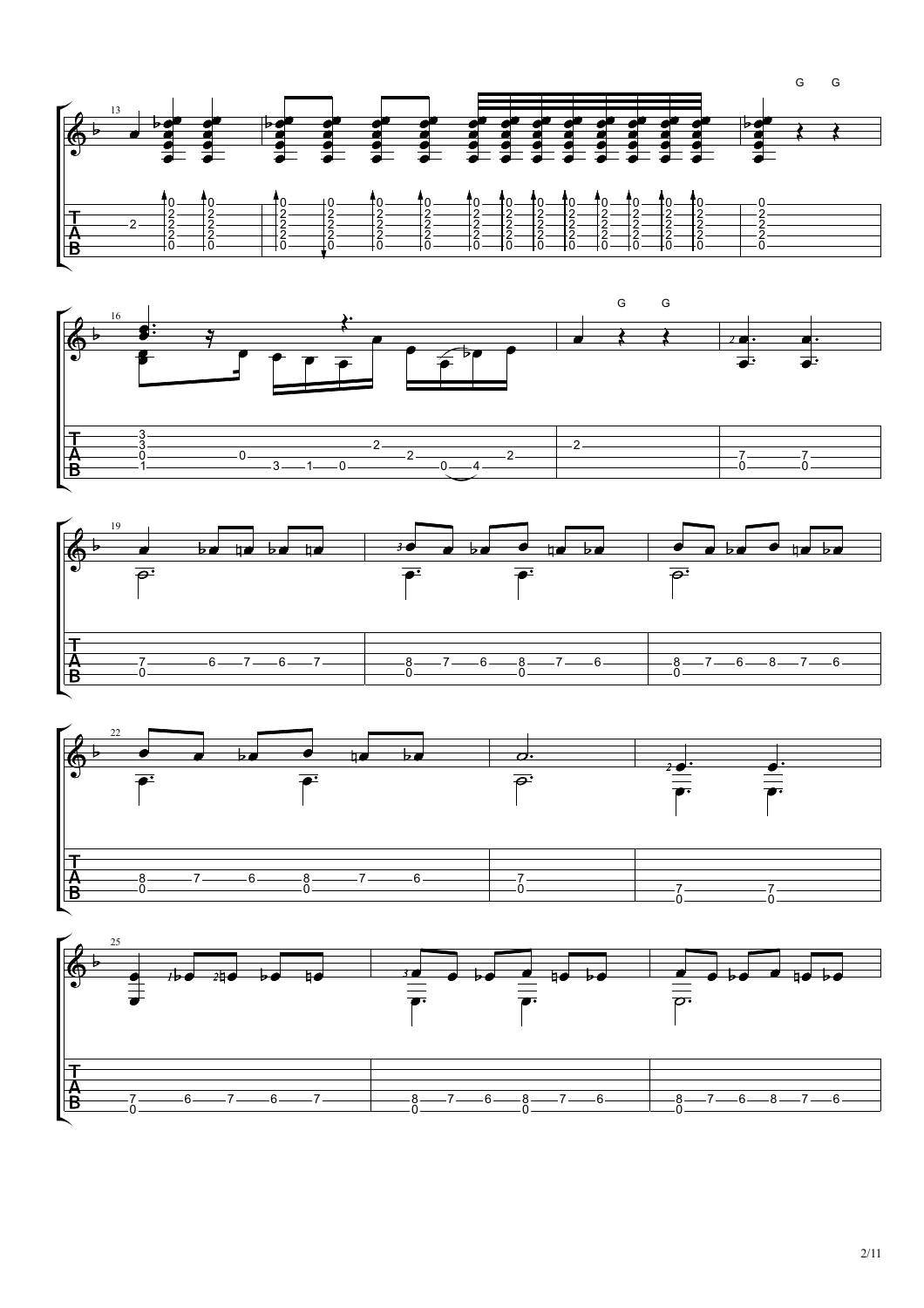







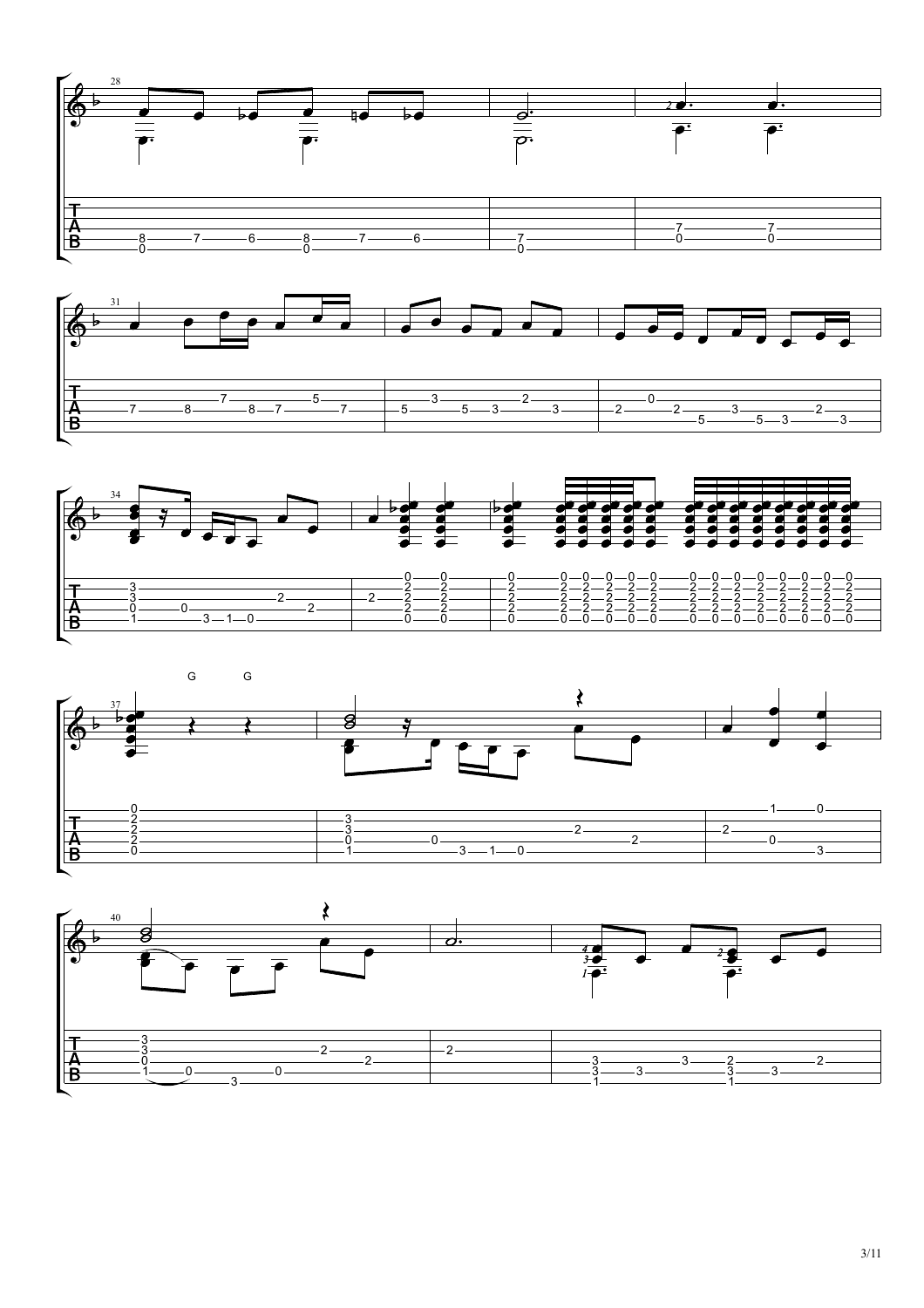







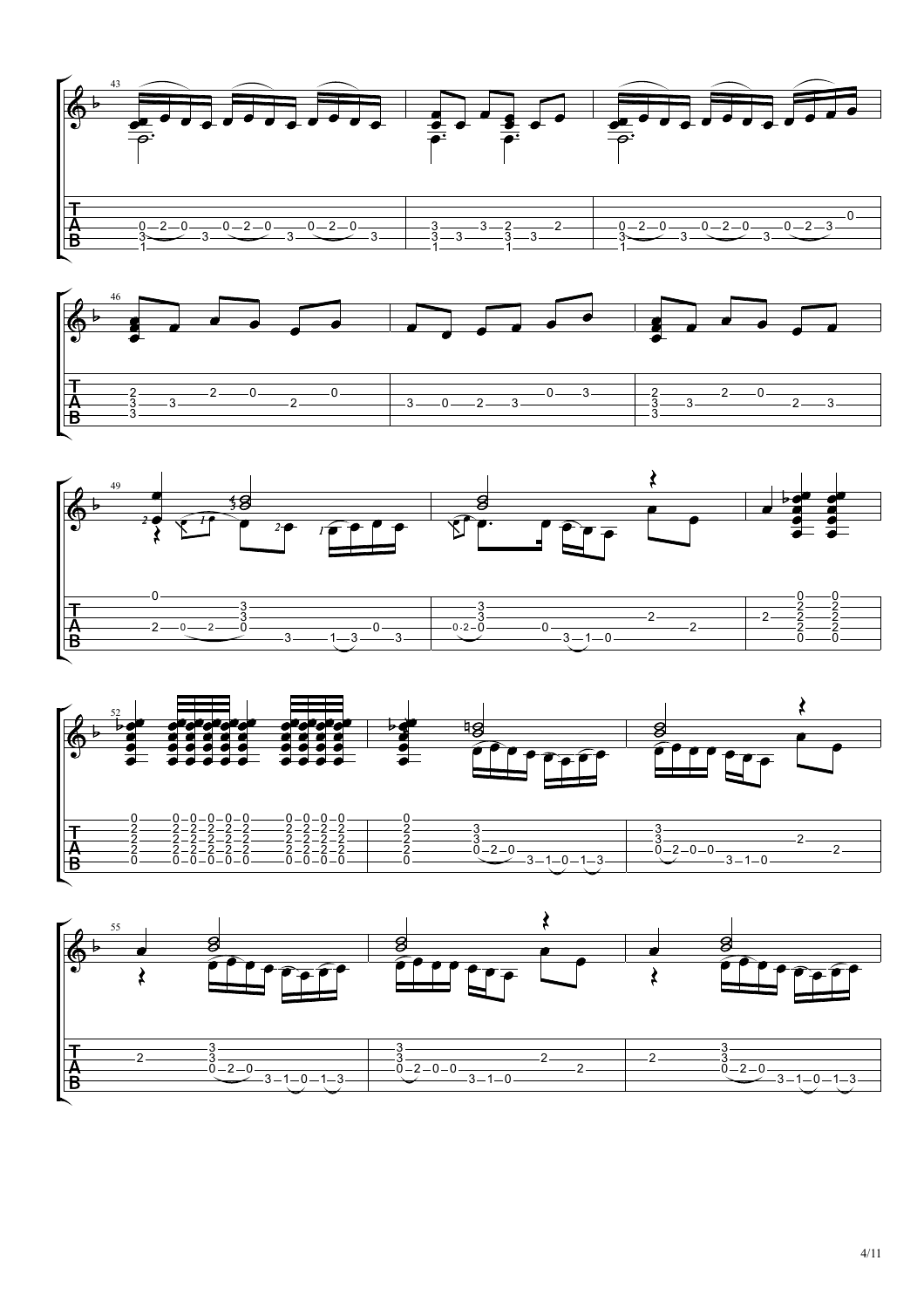





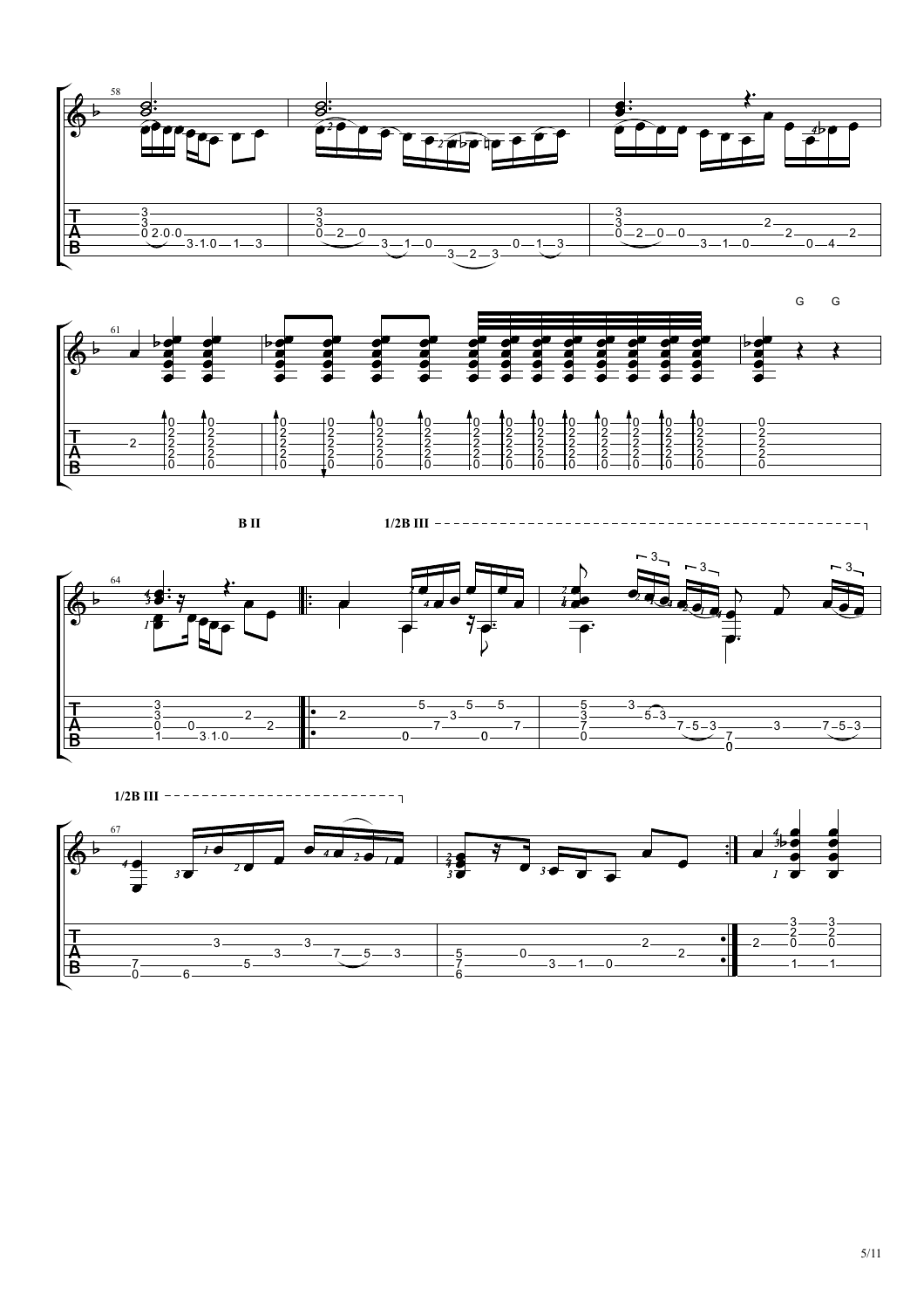



 **1/2B III**  $\frac{5}{3}$   $\frac{6-5-3-5}{3}$   $\frac{6-5-3-5}{3}$   $\overline{0}$   $\overline{\phantom{0}}$  $\frac{5}{3}$   $\frac{6-5-3}{3}$   $\frac{5}{3}$   $\frac{3}{3}$   $\frac{3}{3}$   $\frac{3}{3}$   $\frac{3}{3}$   $\frac{3}{3}$   $\frac{3}{3}$   $\frac{3}{3}$   $\frac{3}{3}$   $\frac{3}{3}$   $\frac{3}{3}$   $\frac{3}{3}$   $\frac{3}{3}$   $\frac{3}{3}$   $\frac{3}{3}$   $\frac{3}{3}$   $\frac{3}{3}$   $\frac{3}{3}$   $\frac{3}{3}$   $\frac{3}{3$   $\overline{0}$   $\overline{\phantom{0}}$  $\frac{3}{2}$   $\frac{3}{2}$   $\frac{3}{2}$   $\frac{3}{2}$   $\frac{3}{2}$   $\frac{3}{2}$   $\frac{3}{2}$   $\frac{3}{2}$   $\frac{3}{2}$   $\frac{3}{2}$   $\frac{3}{2}$   $\frac{3}{2}$   $\frac{3}{2}$   $\frac{3}{2}$   $\frac{3}{2}$   $\frac{3}{2}$   $\frac{3}{2}$   $\frac{3}{2}$   $\frac{3}{2}$   $\frac{3}{2}$   $\frac{3}{2}$   $\frac{3}{2}$   $\frac{3}{0}$  -  $\frac{0}{2}$  -  $\frac{1}{3}$  -  $\frac{0}{2}$  -  $\frac{0}{2}$ 0 $-2$  -2 $0$  $\frac{3}{3}$   $\frac{3}{0-2-0-0}$   $\frac{1}{2}$  $\frac{z}{-3-1-0}$  2 2 —  $\qquad$   $\qquad$   $\qquad$   $\qquad$   $\qquad$   $\qquad$   $\qquad$   $\qquad$   $\qquad$   $\qquad$   $\qquad$   $\qquad$   $\qquad$   $\qquad$   $\qquad$   $\qquad$   $\qquad$   $\qquad$   $\qquad$   $\qquad$   $\qquad$   $\qquad$   $\qquad$   $\qquad$   $\qquad$   $\qquad$   $\qquad$   $\qquad$   $\qquad$   $\qquad$   $\qquad$   $\qquad$   $\qquad$   $\qquad$   $\qquad$   $\qquad$  2 —  $\qquad$   $\qquad$   $\qquad$   $\qquad$   $\qquad$   $\qquad$   $\qquad$   $\qquad$   $\qquad$   $\qquad$   $\qquad$   $\qquad$   $\qquad$   $\qquad$   $\qquad$   $\qquad$   $\qquad$   $\qquad$   $\qquad$   $\qquad$   $\qquad$   $\qquad$   $\qquad$   $\qquad$   $\qquad$   $\qquad$   $\qquad$   $\qquad$   $\qquad$   $\qquad$   $\qquad$   $\qquad$   $\qquad$   $\qquad$   $\qquad$   $\qquad$ 

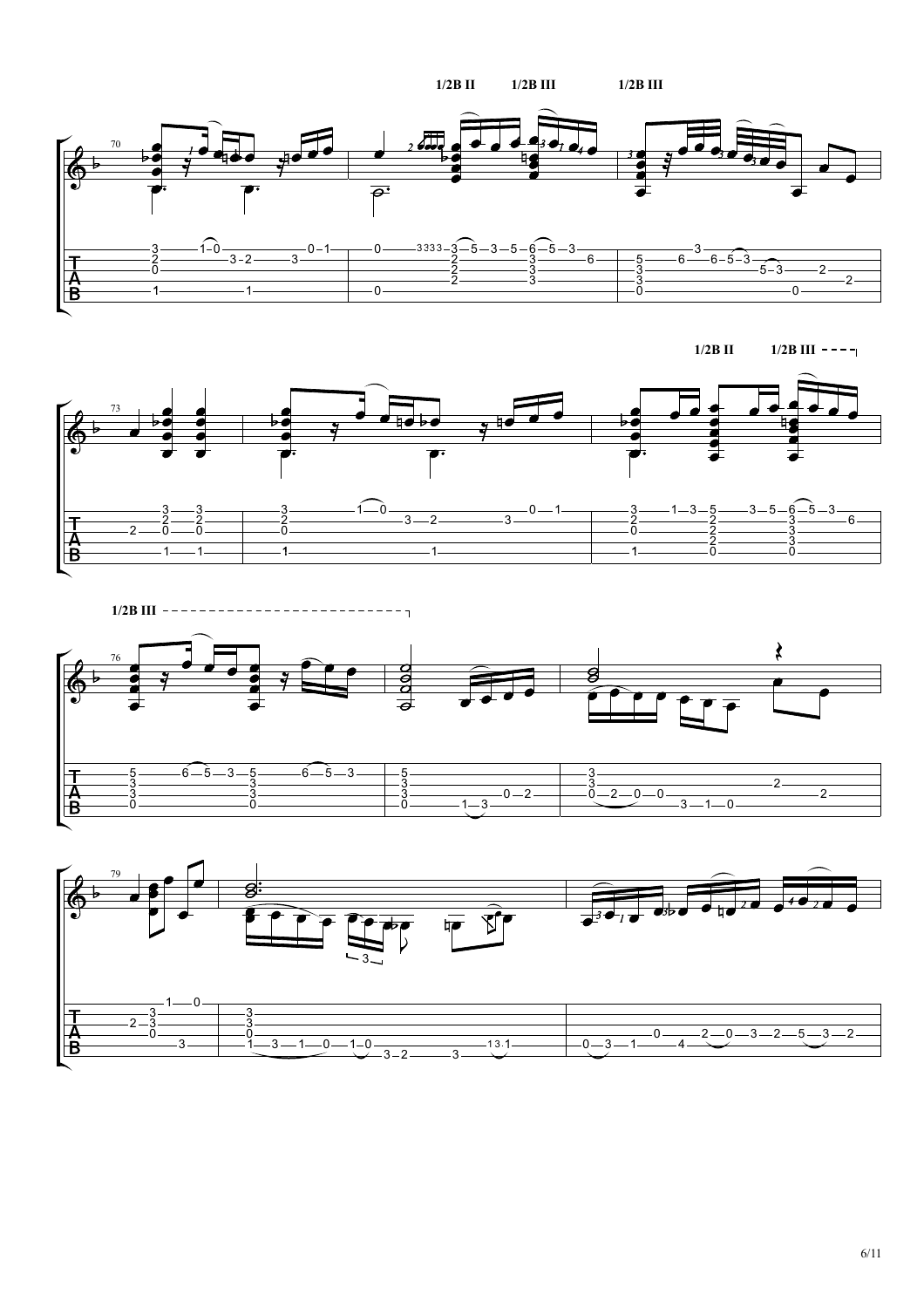









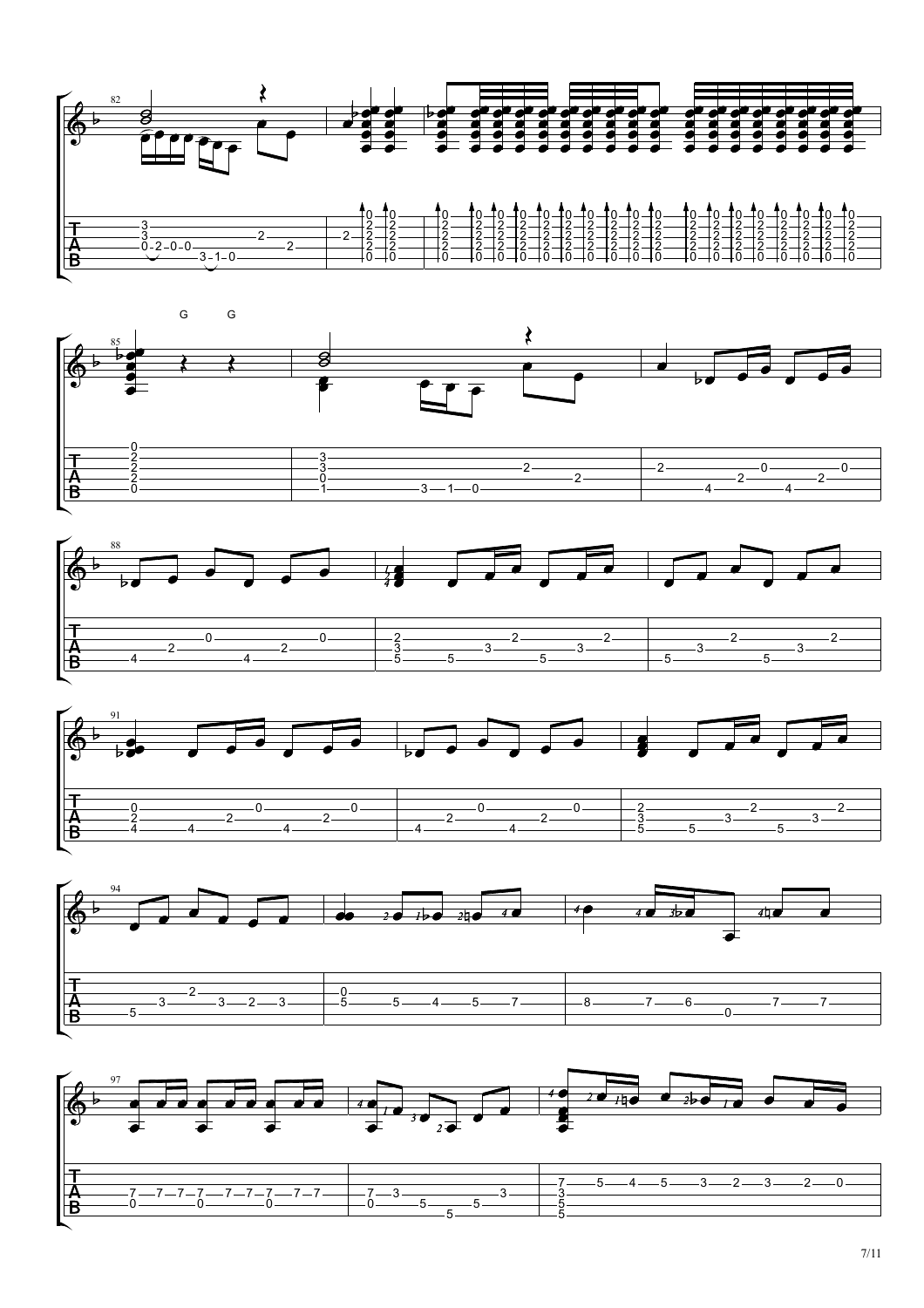



**1/2B VII**



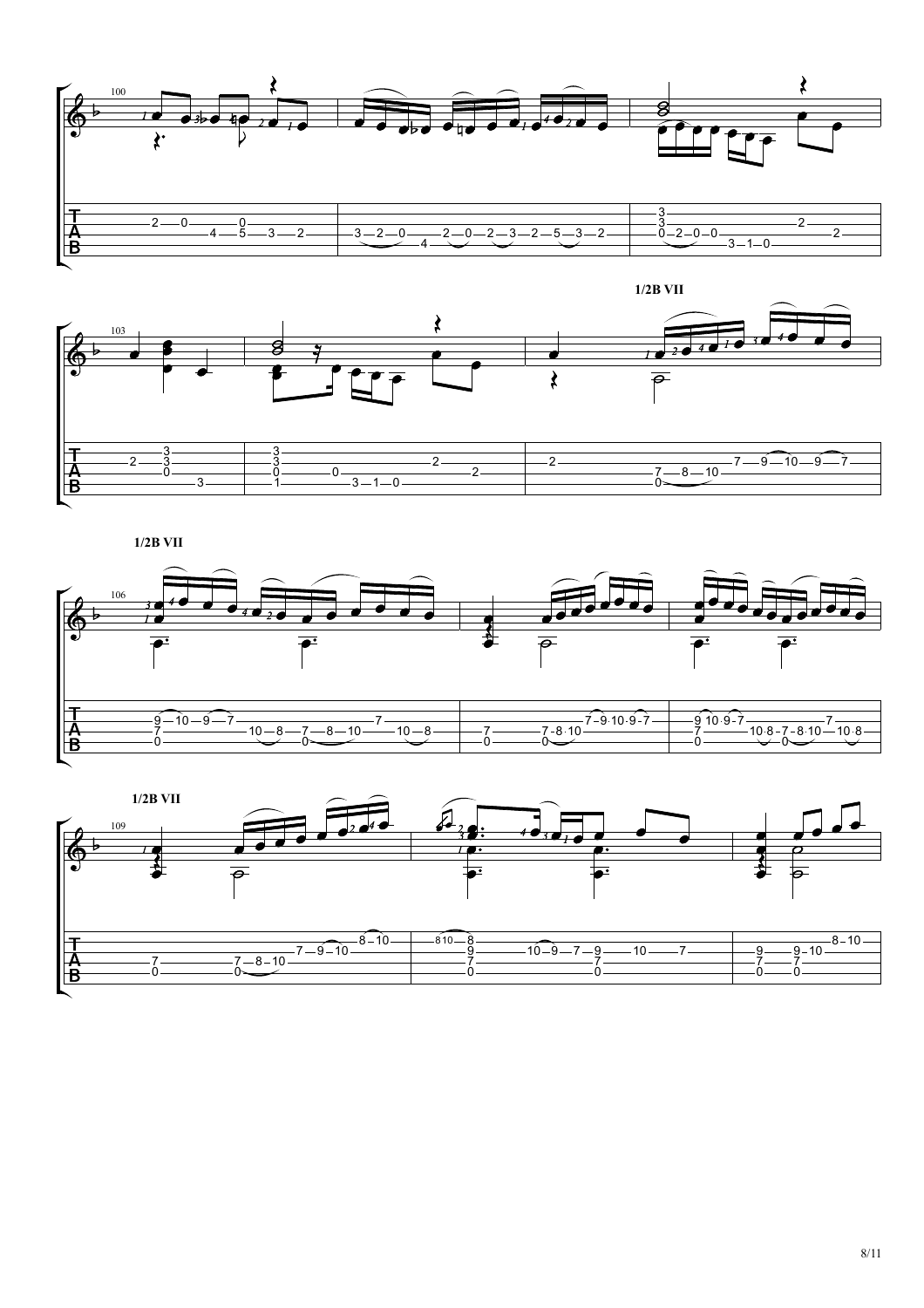







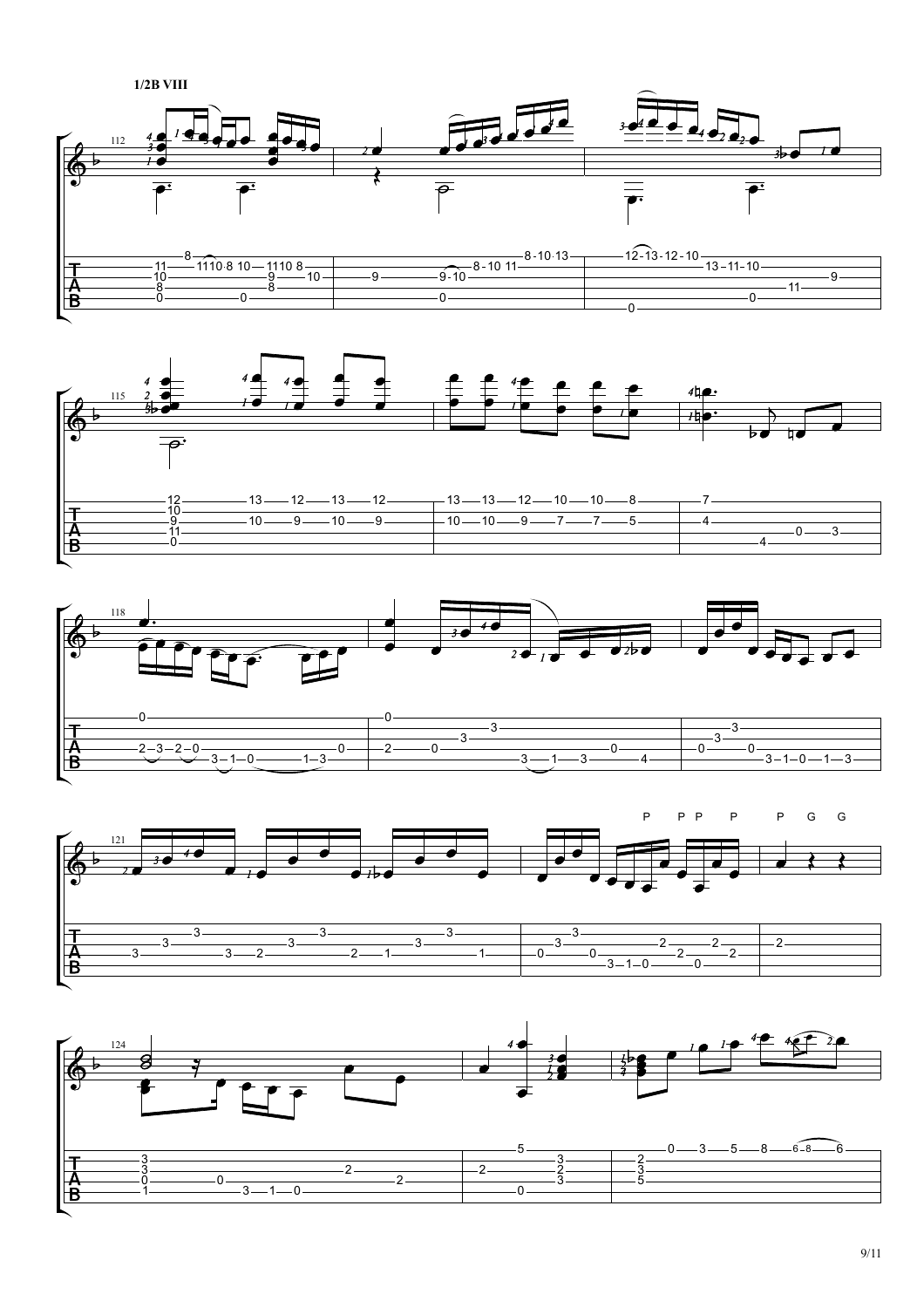

**1/2B III**